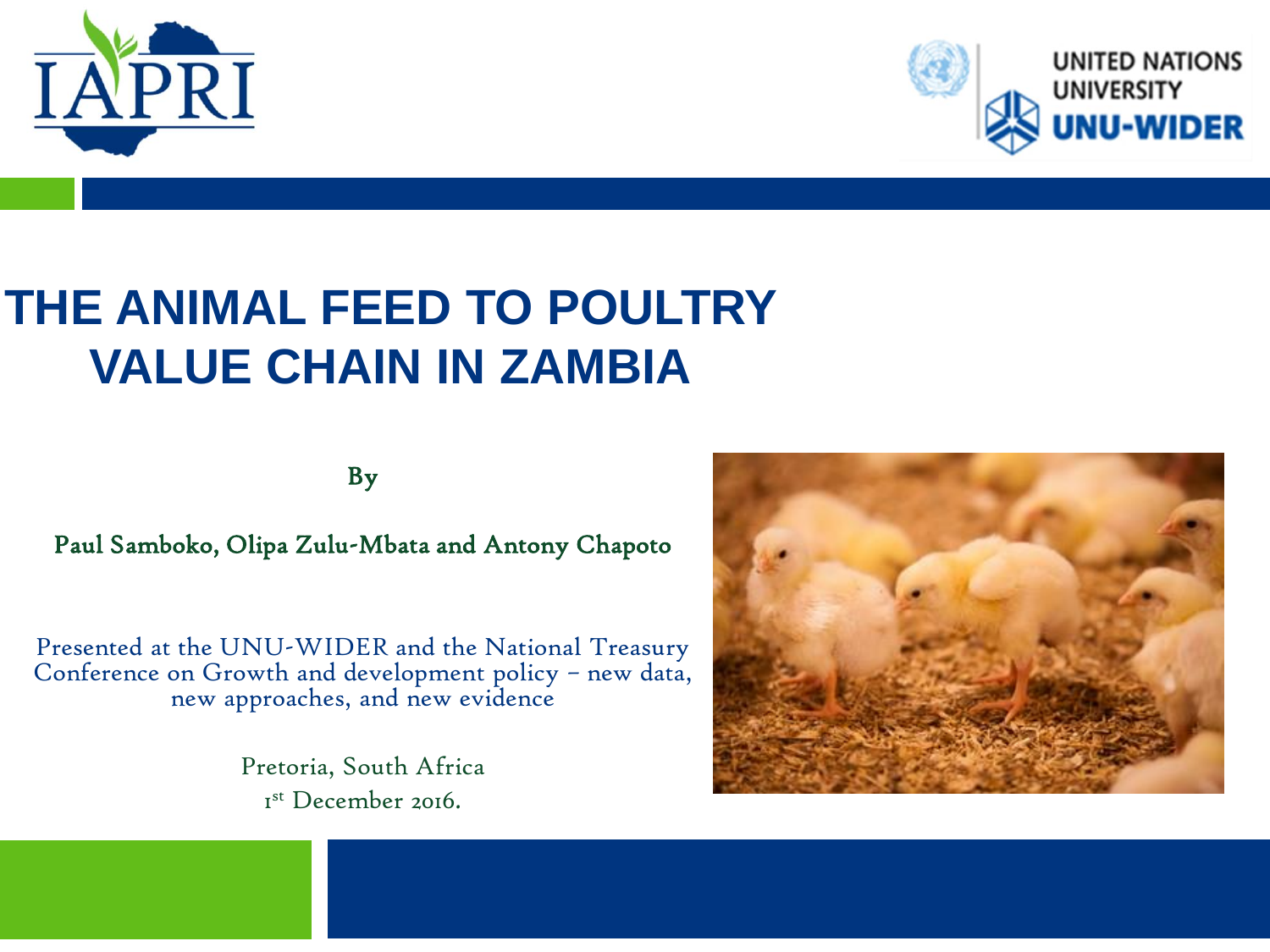



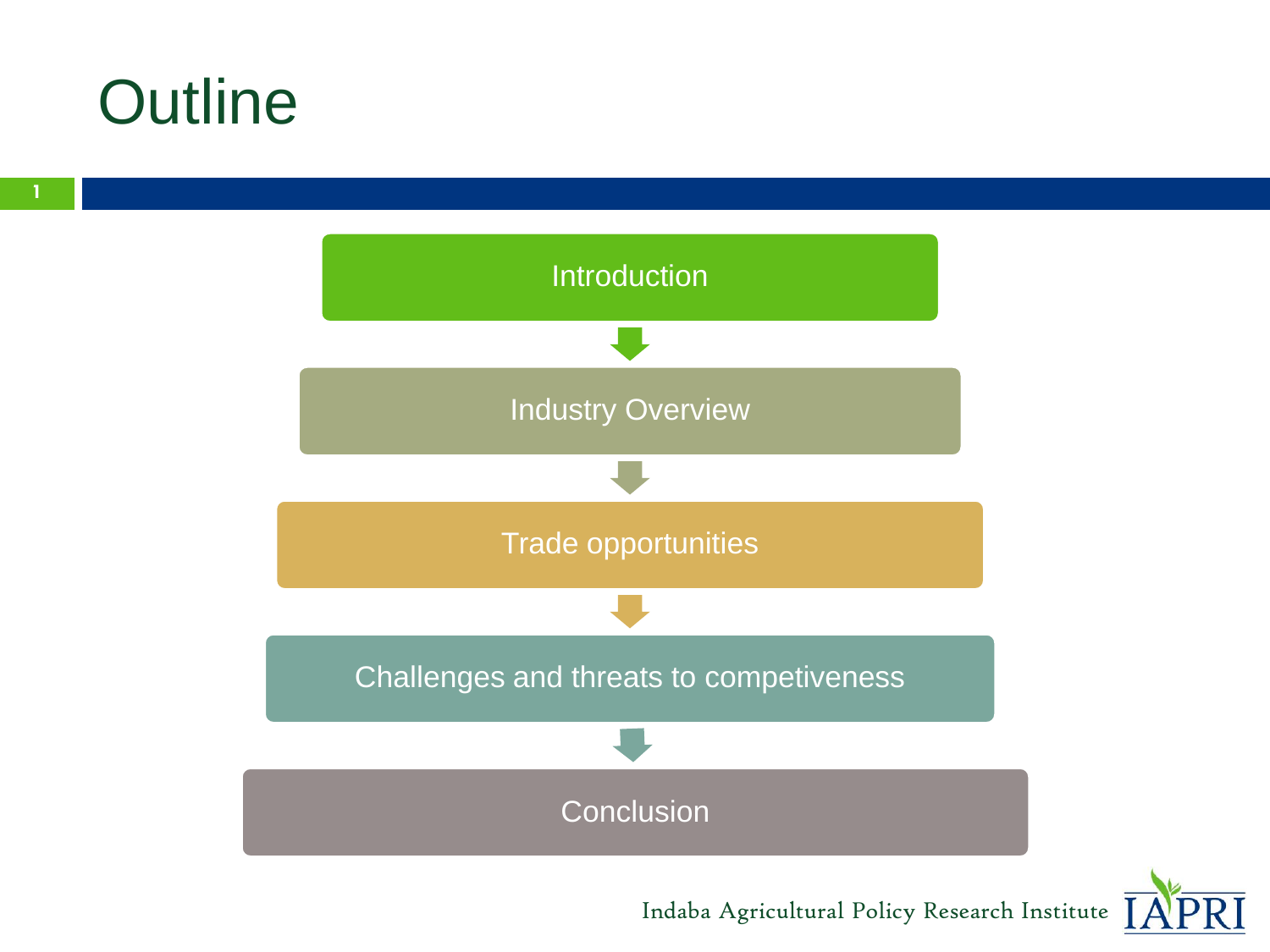#### Rapid demographic and income changes in Southern Africa

**2**

#### **Population growth and Urbanization**<br> **Urbanization**



Source: World Bank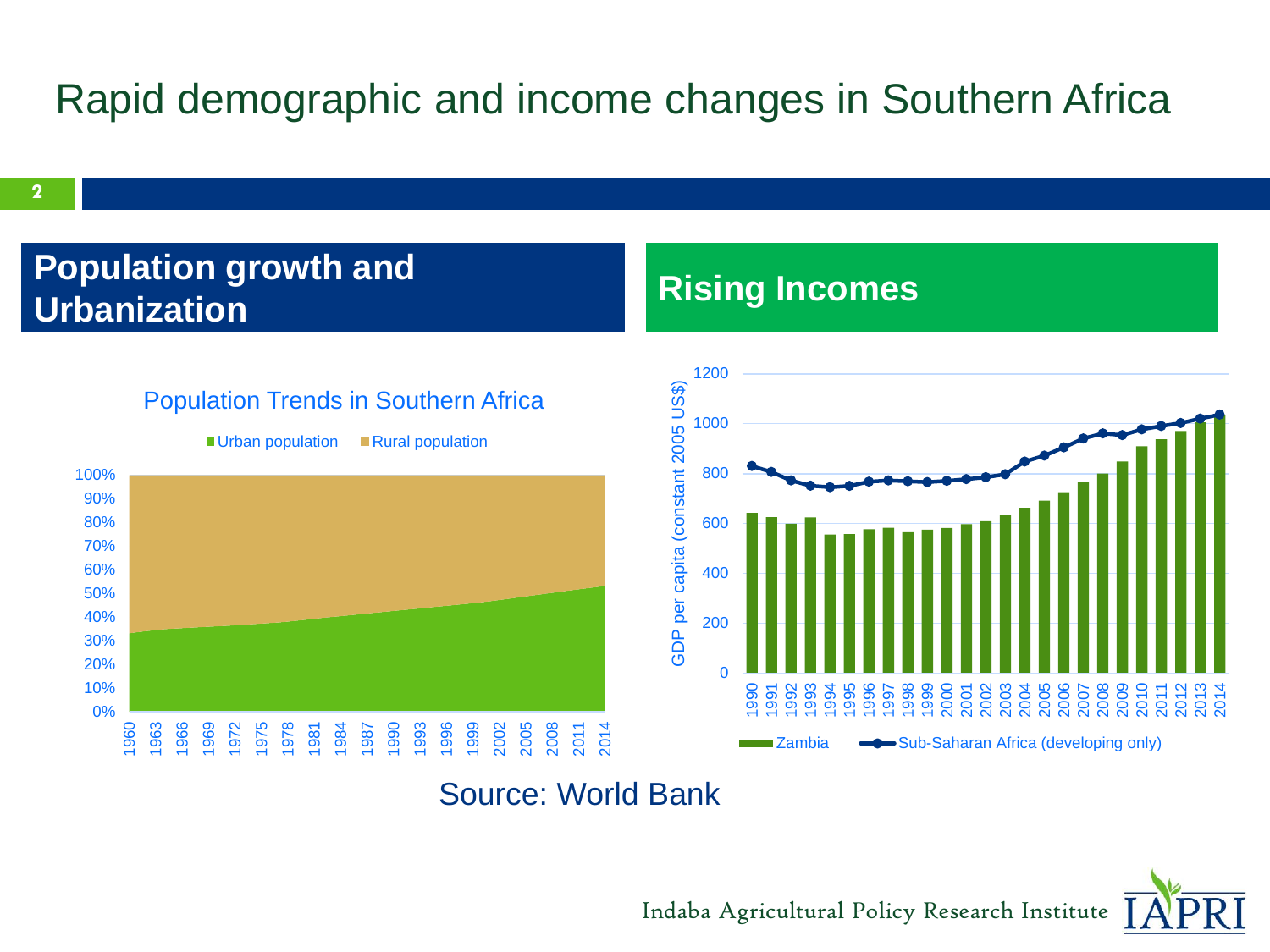#### **Trends are likely to lead to diversification to higher value commodities and industrialization**



Source : Chisanga and Zulu-Mbata, (2016)



refinery**l actor** engineeringcuconstruction fuelener manufacturing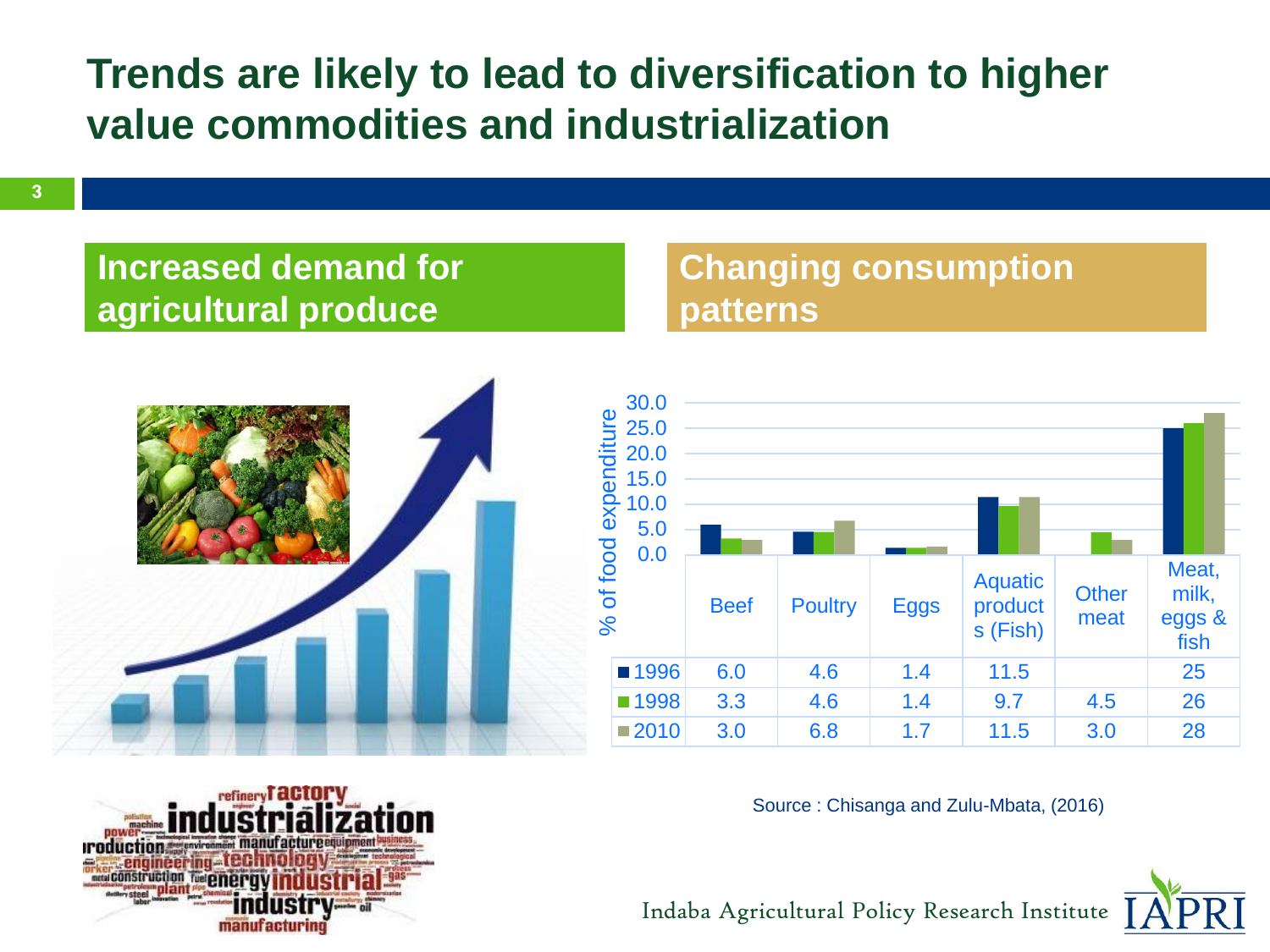## The poultry industry offers opportunities for industrialization and rural transformation

It has exhibited rapid growth in many Southern African countries, with demand for poultry exceeding that of other products.

Its strong linkages with animal feed and feed inputs present opportunities for rural development.



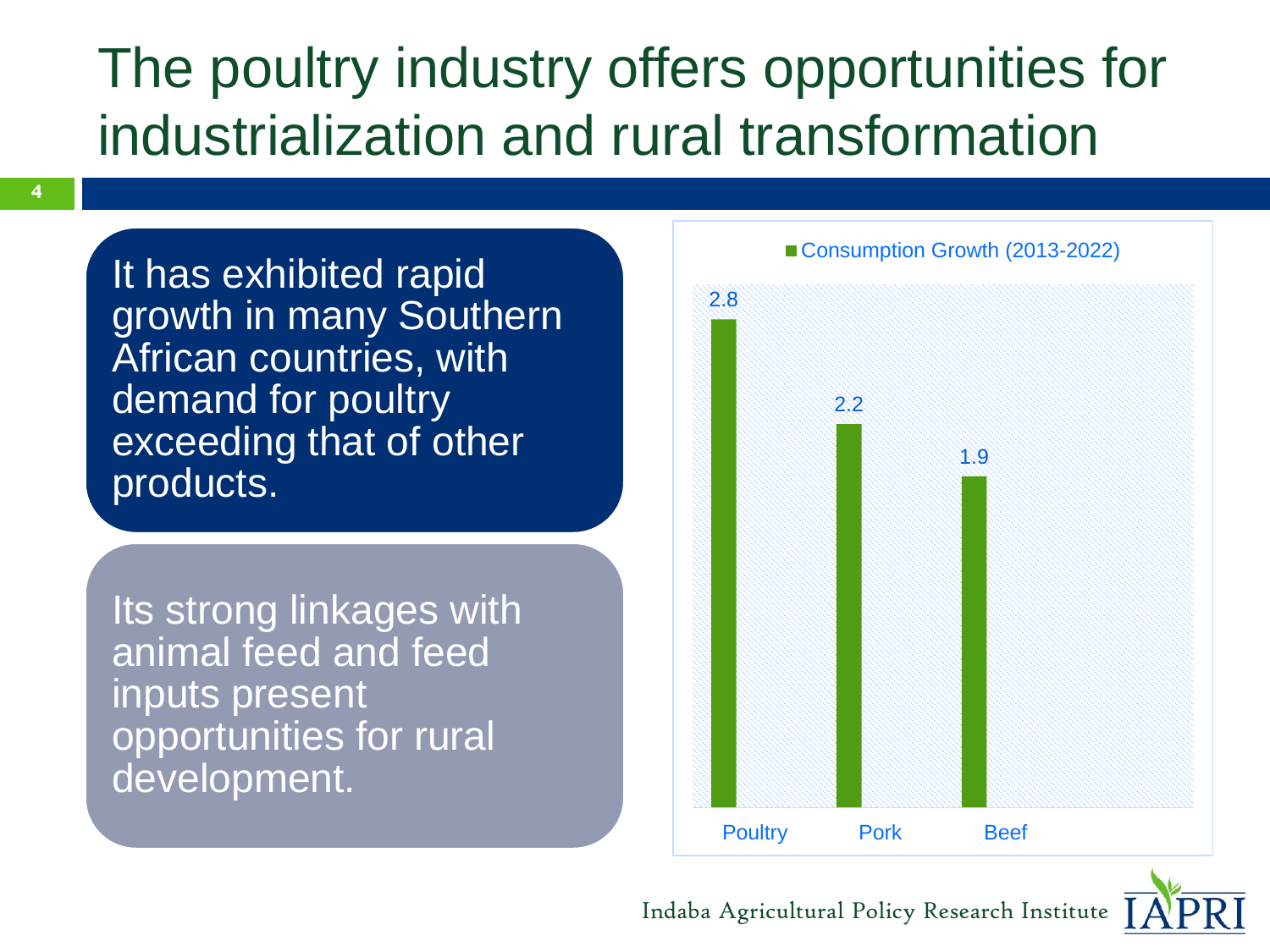# **Industry Overview-Zambia**

**5**

Animal feed to poultry value chain has evolved from very few players—to one involving several multinational companies

Rapid annual growth in the poultry industry averaging 8%

**Triggered** investments by existing and new firms in both animal feed and poultry

**Competition** has increased increasing product quality and driving product prices downwards

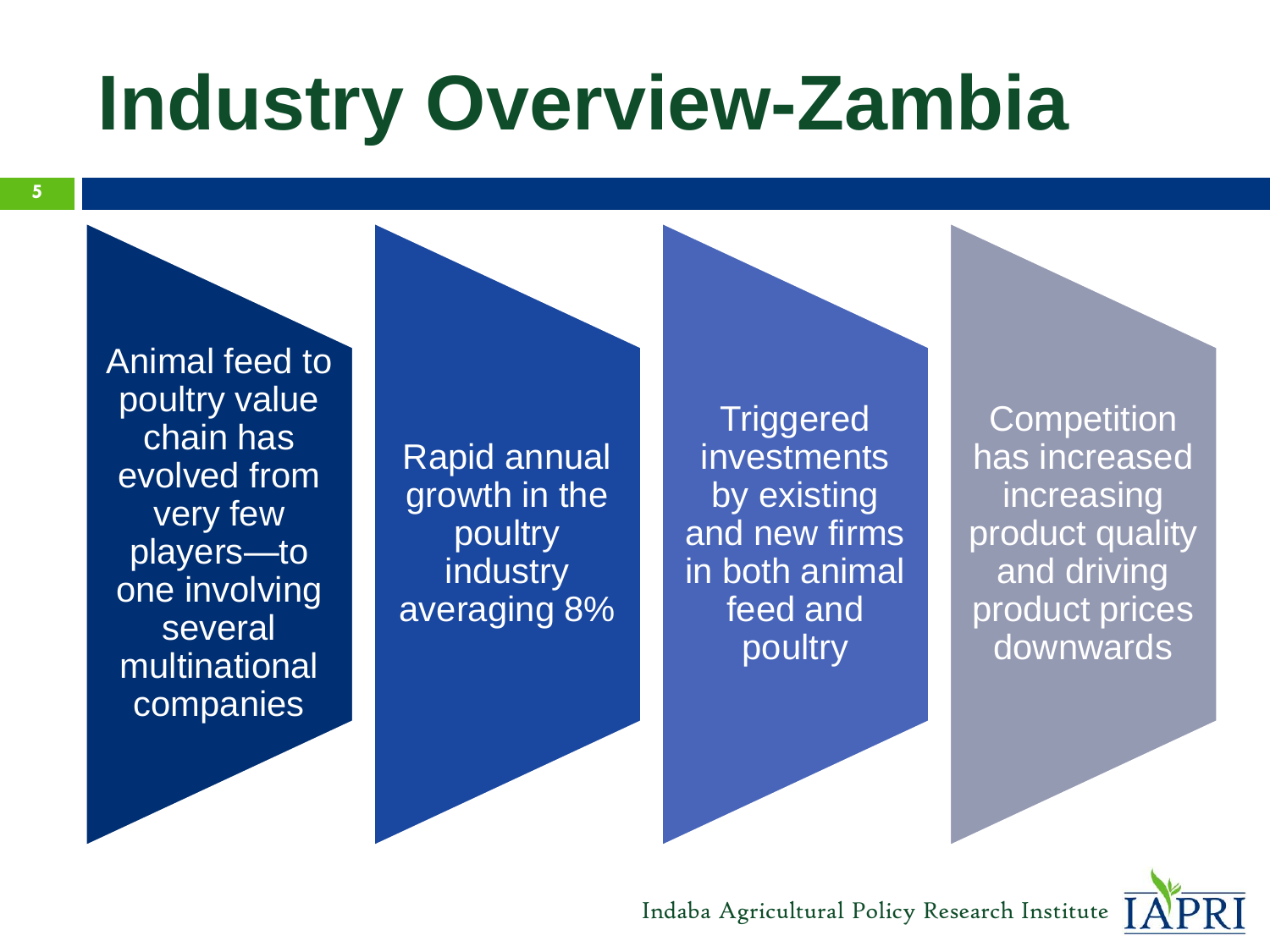# **Broiler value chain**

**6**



International Input suppliers (Grand Parents, and equipment) **Agricultural Parameters** itute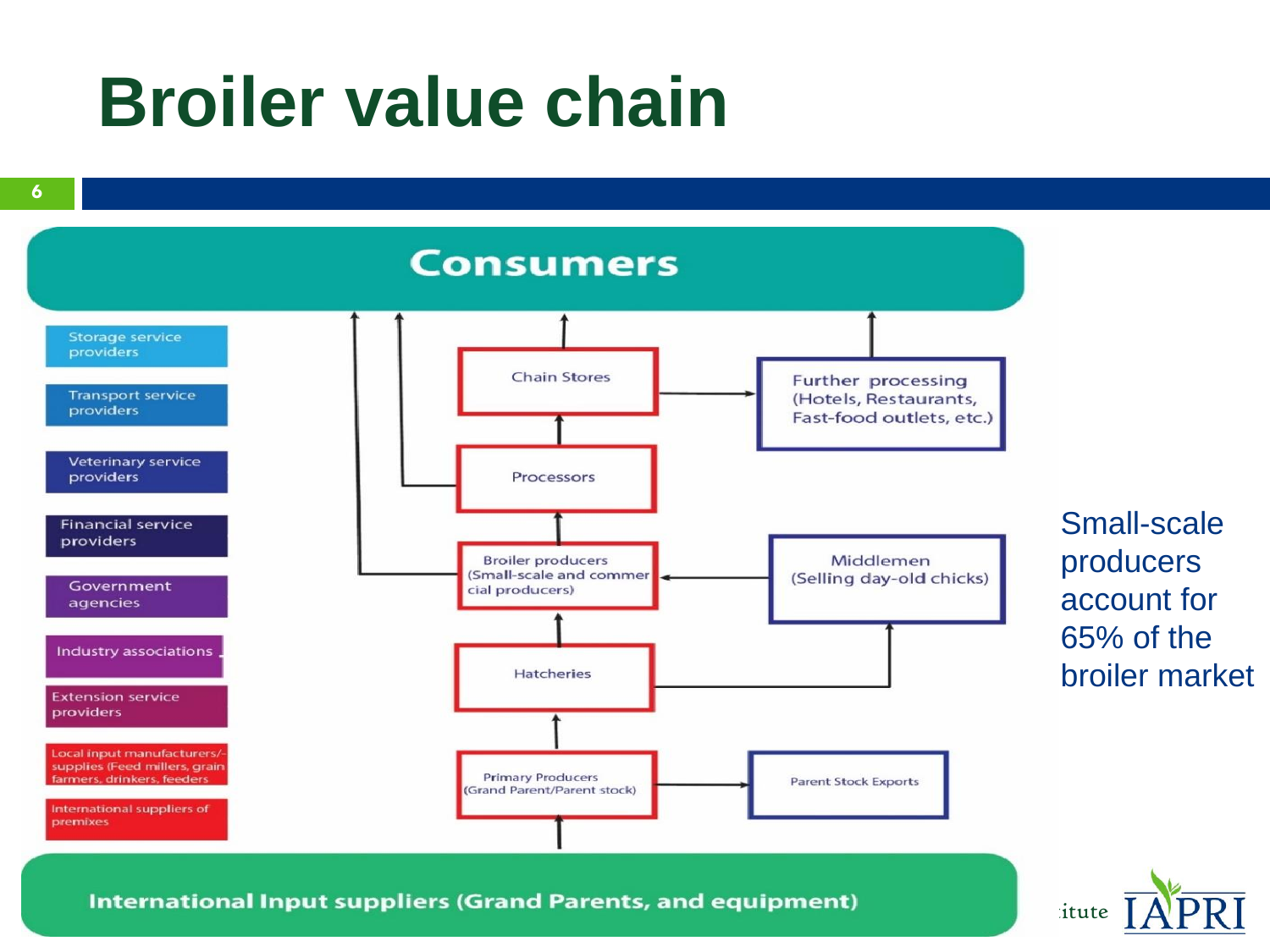# **….Industry overview-animal feed**

- Growth of the poultry industry has triggered investments in animal feed
- Numerous players, some with forward linkages in the poultry value chain
- About 65-70% of produced animal feed is for poultry
- Capacity utilization is not maximum among some firms, implying the possibility of gains from full capacity utilisation

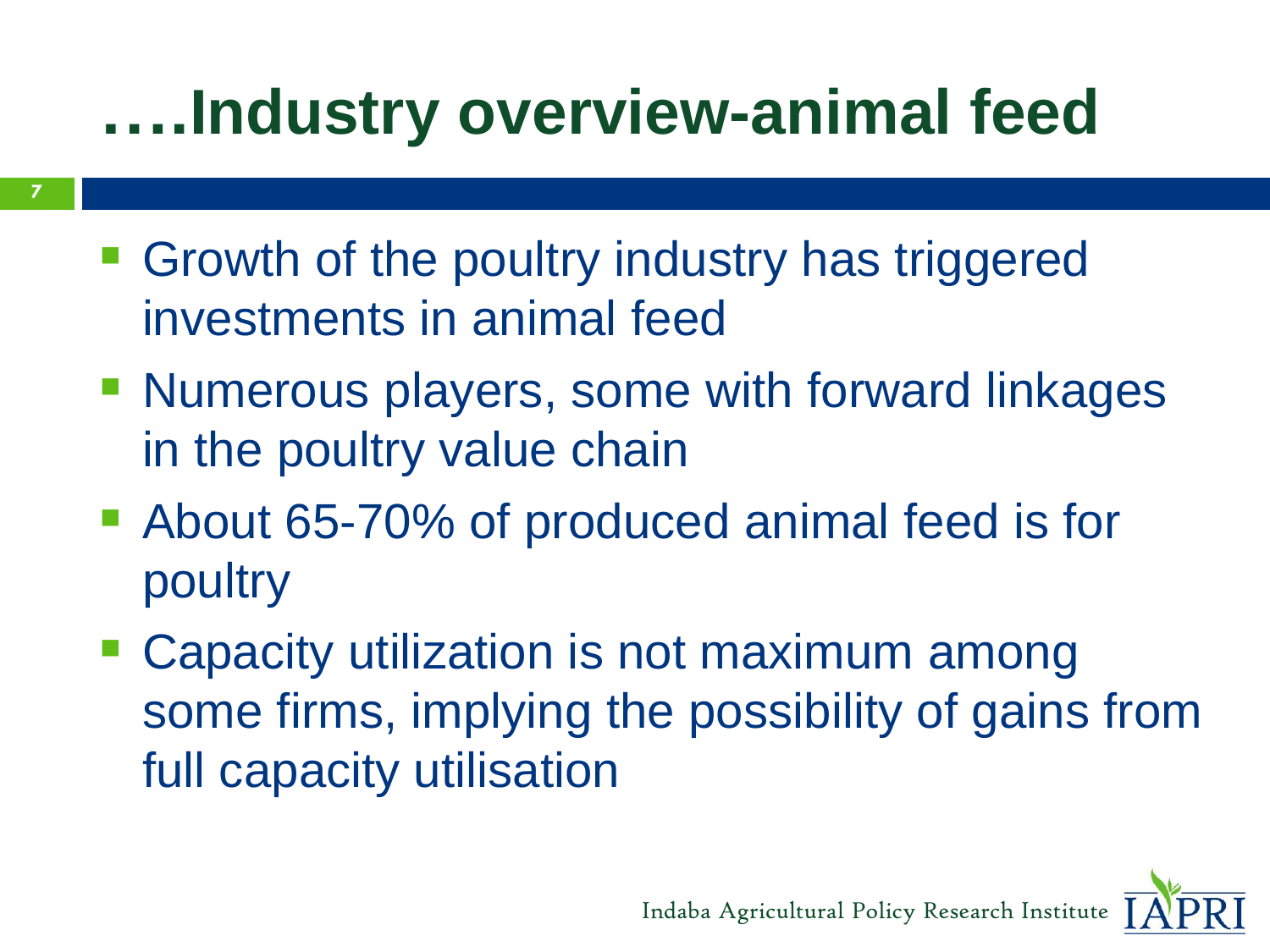# **Opportunities for trade**





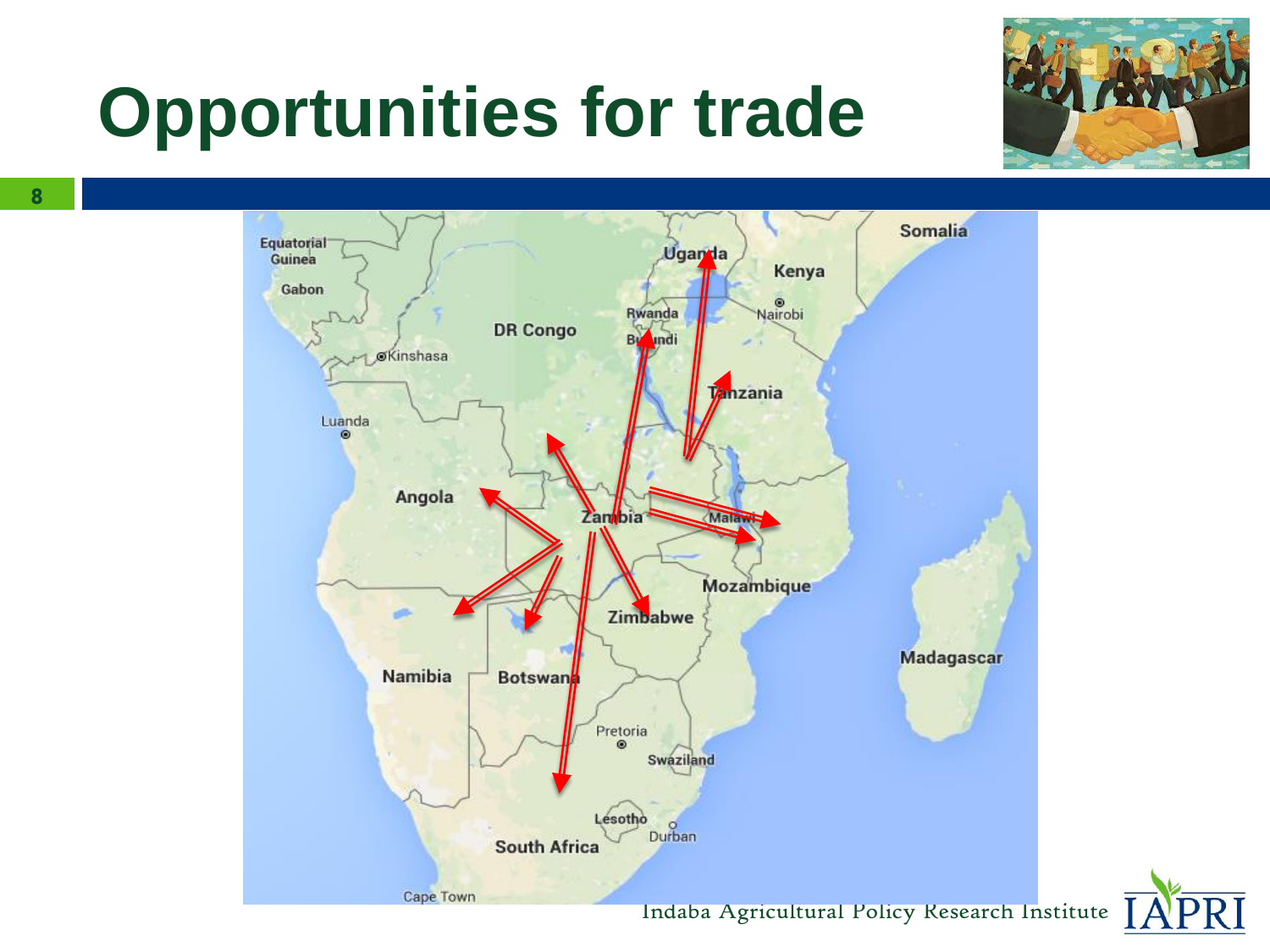#### Low production levels and competitiveness limit exports

- **9**
- Most output in the animal feed and poultry industries is locally absorbed rendering minimal exports.



Day-old chicks (Number) Production

Day-old chicks (Number) Domestic market



■ Animal Feed (Metric tons) Production ■ Animal Feed (Metric tons) Domestic

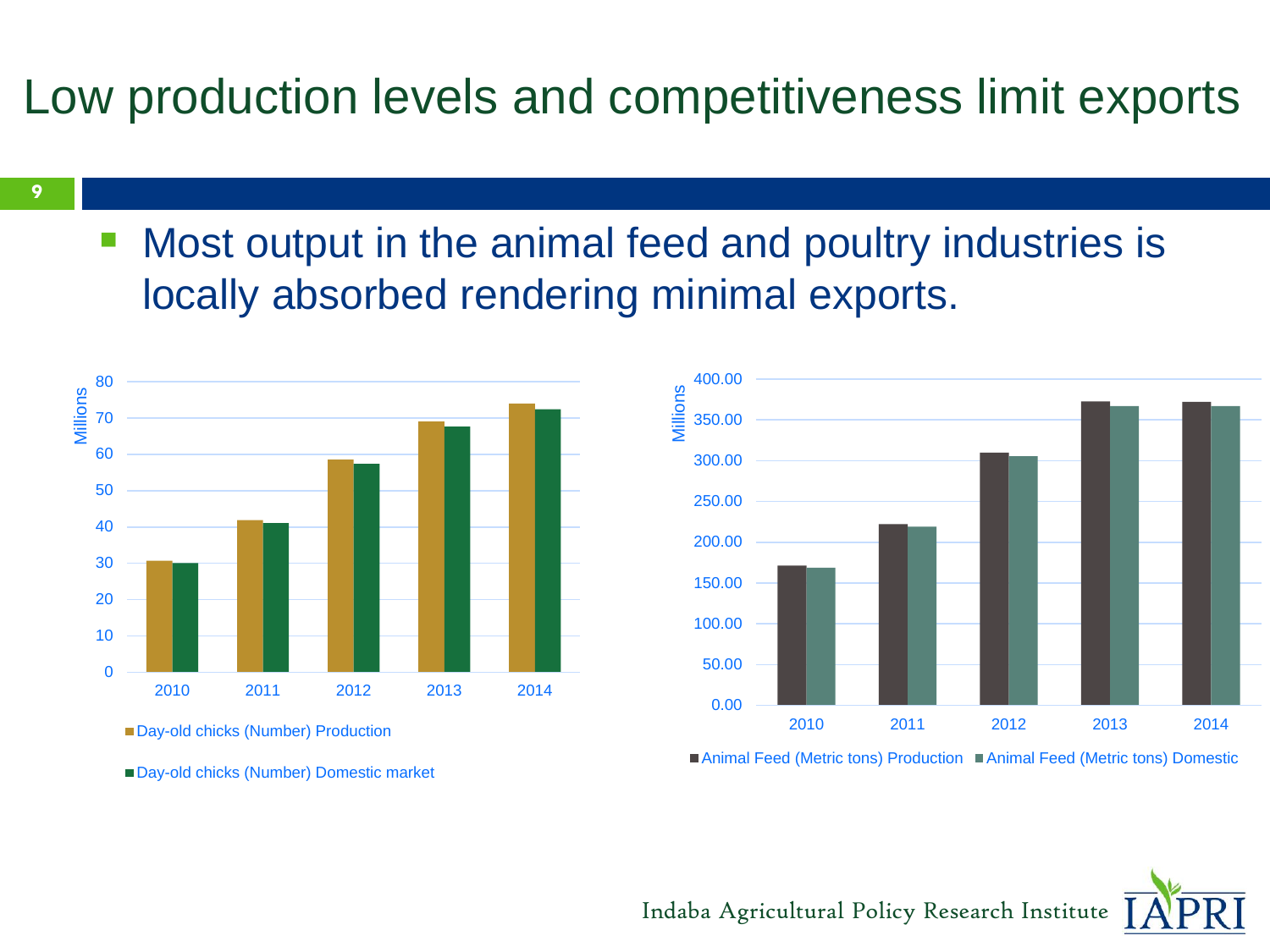## **Feed and Poultry Exports by Destination**

**10**

|                                     | <b>Animal</b><br><b>Feed</b> | Day-old chicks and<br><b>Hatching Eggs</b> |
|-------------------------------------|------------------------------|--------------------------------------------|
| <b>Botswana</b>                     | X                            |                                            |
| <b>Burundi</b>                      | X                            |                                            |
| <b>Democratic Republic of Congo</b> | X                            | X                                          |
| <b>Kenya</b>                        |                              | X                                          |
| <b>Malawi</b>                       | X                            | X                                          |
| <b>Mozambique</b>                   |                              | X                                          |
| <b>Namibia</b>                      | X                            | X                                          |
| <b>Rwanda</b>                       | X                            |                                            |
| <b>South Africa</b>                 | X                            |                                            |
| <b>Tanzania</b>                     |                              | X                                          |
| <b>Zimbabwe</b>                     |                              |                                            |

**Table Eggs are exported to Angola, Ethiopia, Kenya, Malawi and Zimbabwe** 

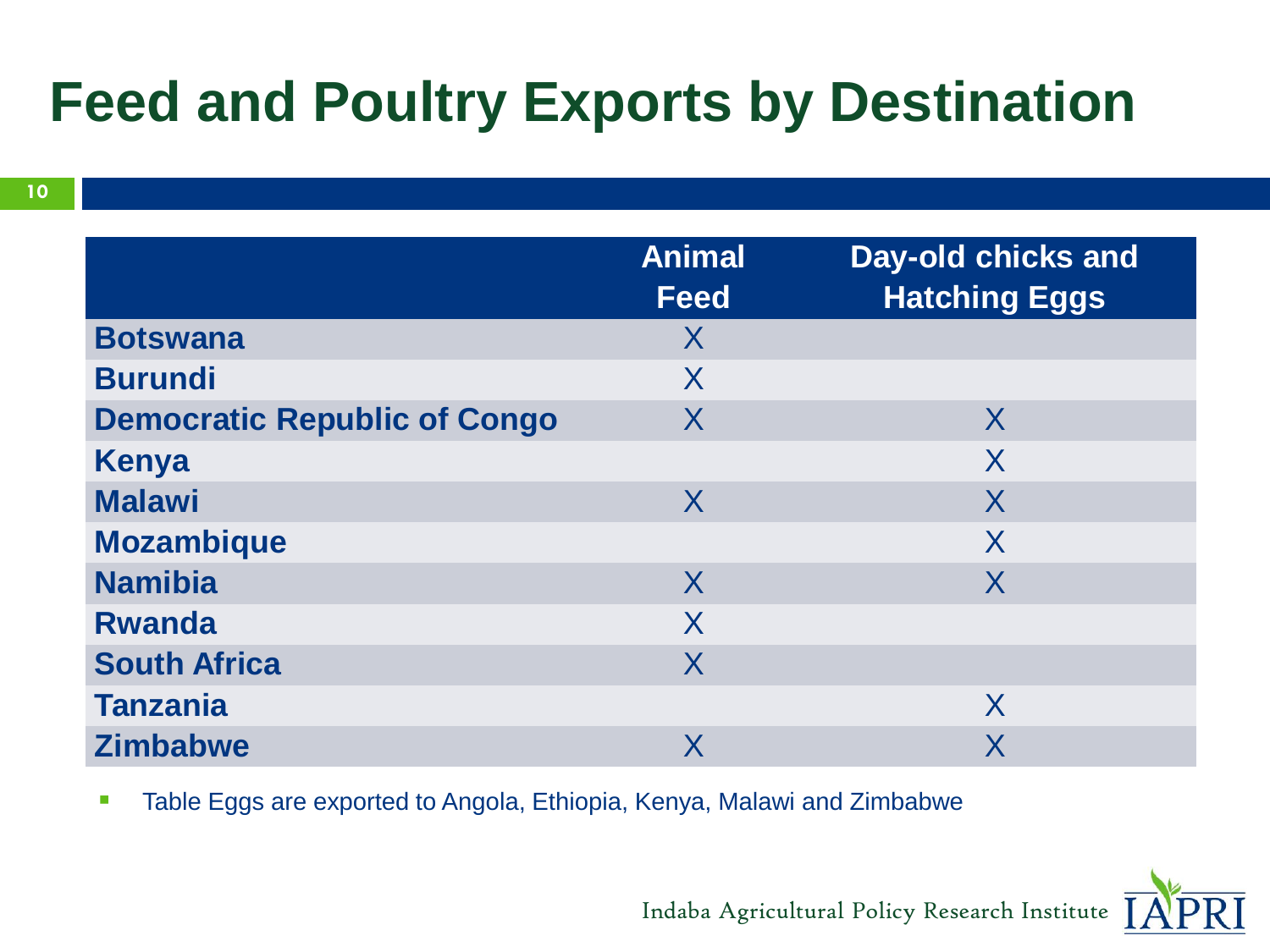## Can Zambia Supply Southern Africa With Animal Feed and Poultry Products?

- **11**
- Animal feed and feed input production levels and productivity remain very low, but improving.
- Even poultry products are produced in small quantities.
- Worse, these may not compete with cheaper inputs coming into the region from other countries.
	- Except for exports to a few countries north of Zambia.
- There are some local threats to product competitiveness.

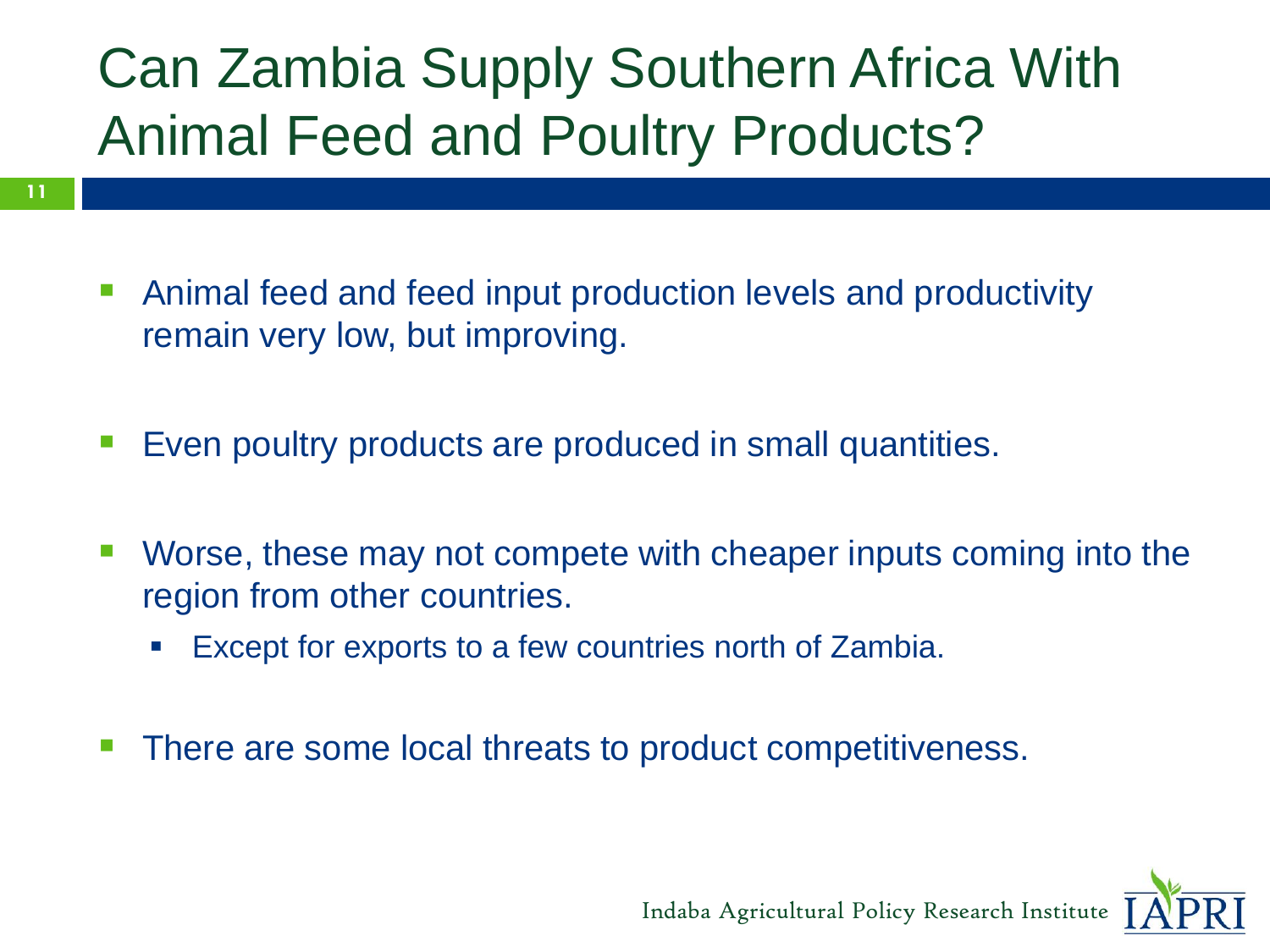### Threats to competitiveness in the feed to poultry value chain

- **12**
- Multiple currencies for maize and soyabeans trade
- Power shortages (short-term and recurring)
- Un-refunded VAT(16%)
- Low soyabean production levels and rising regional demand is pushing prices upwards
- FRA maize price policy greatly affects the price of maize both locally and regionally—this has the largest effect on poultry costs given its share in production costs

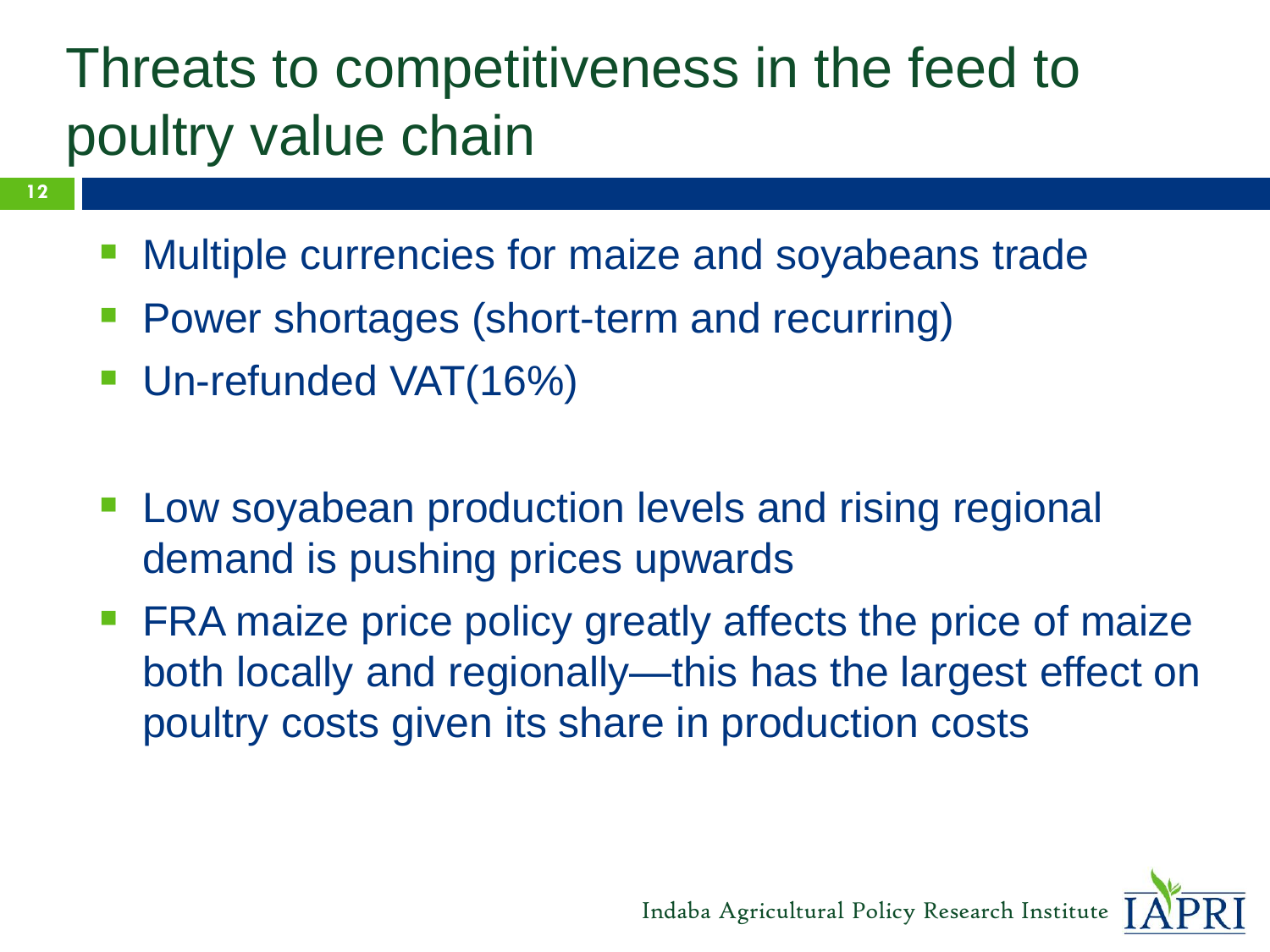# **Conclusion**

Global demand for food is likely to be met through imports. Agricultural productivity growth will be key to meeting this food demand and driving rural industrialization as it frees up labour from agriculture. Existing challenges in the animal feed to poultry value chain limit the extent to which Zambia can participate in regional industrialization. This leaves a large market in the region unexploited. With trade limited to countries north of Zambia. **13**

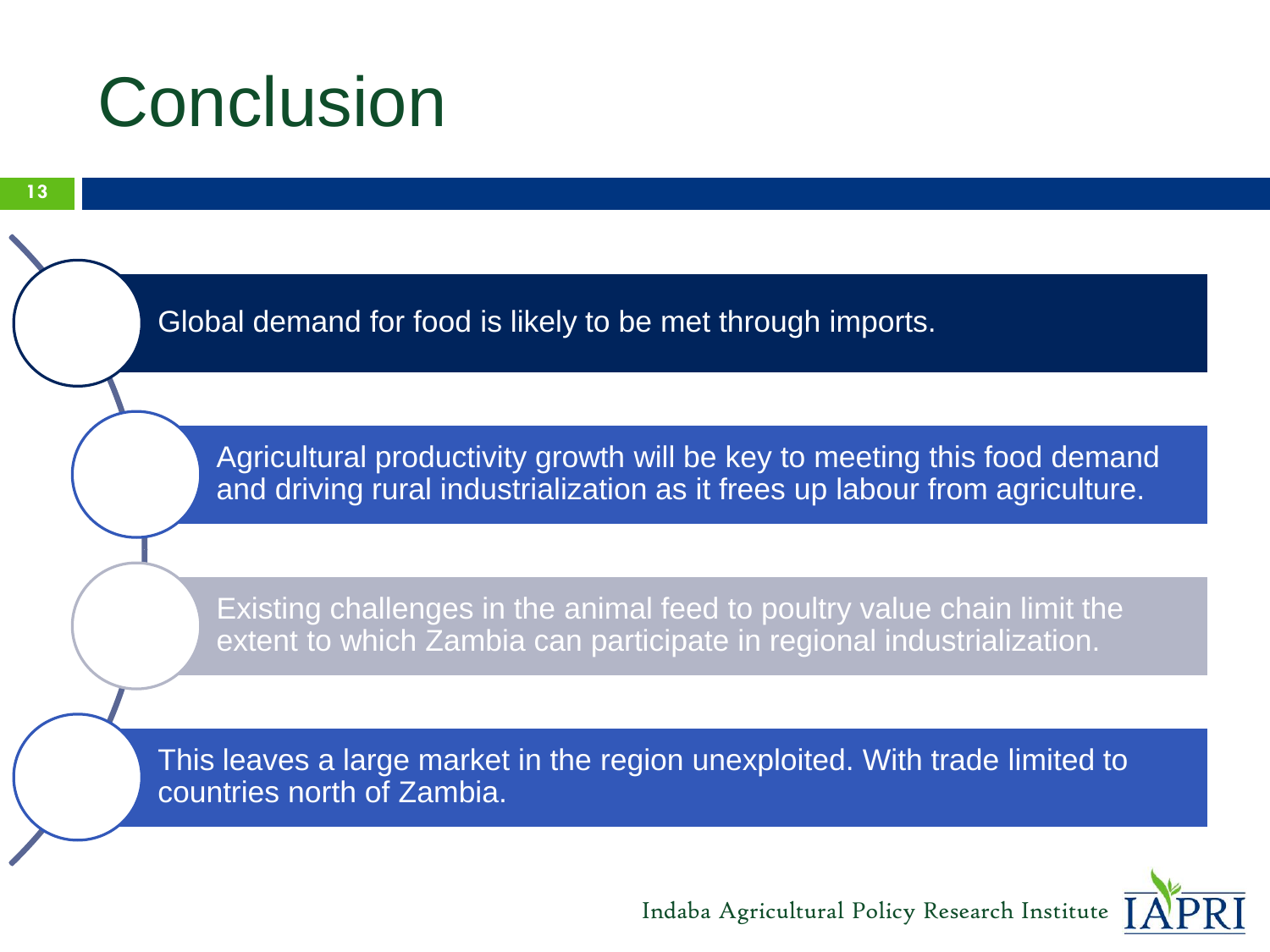#### Steps towards rural transformation and regional industrialization in poultry



**14**

A good starting point is finding innovative ways of enhancing competitiveness of Zambian products.



Address existing industry issues that are creating inefficiencies.



Limit maize price volatility by reducing government's role in the maize market.



A long term solution: increase agricultural (maize and soy beans) productivity. Quickest avenue is via commercial production

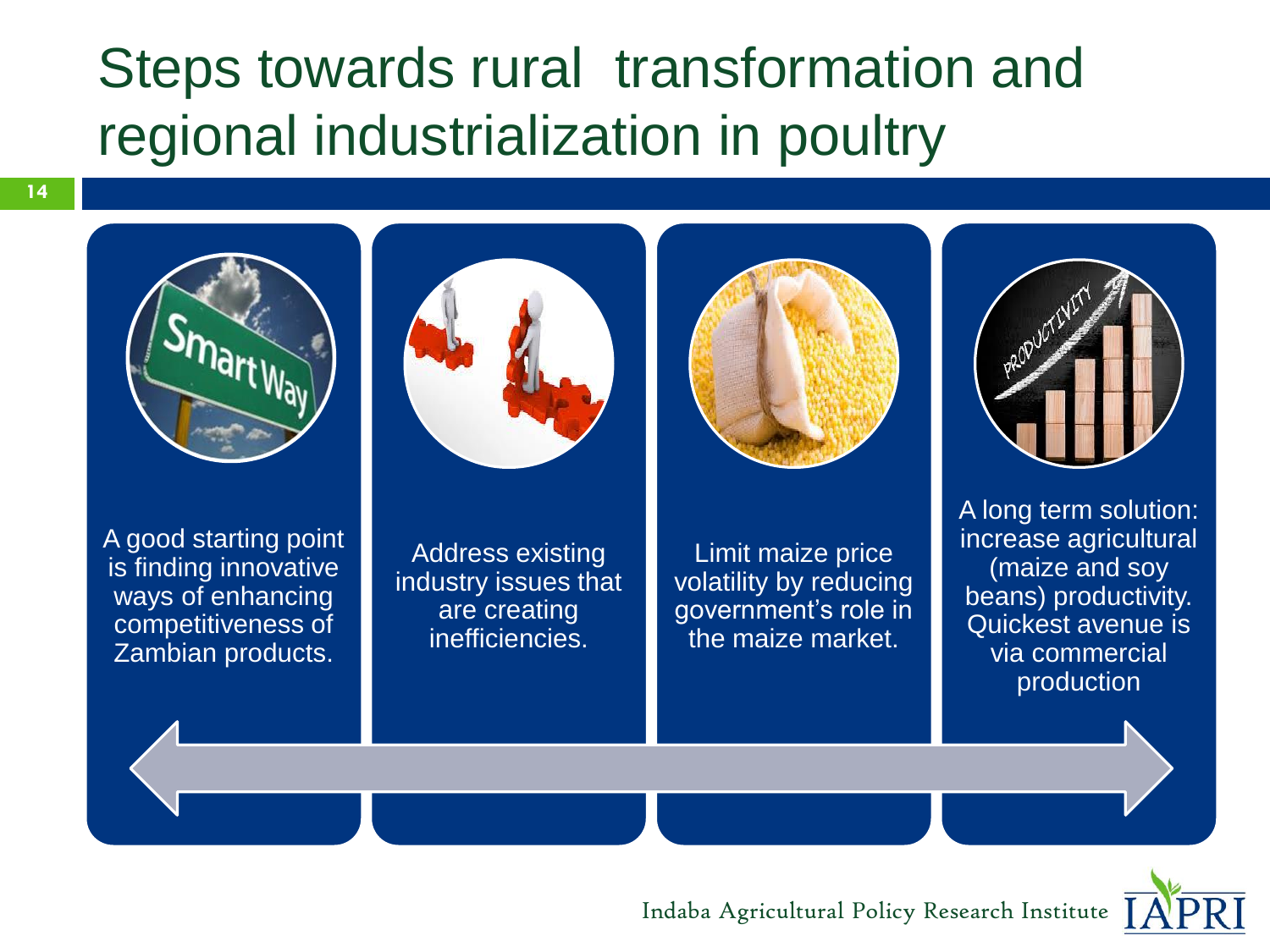# Thank You



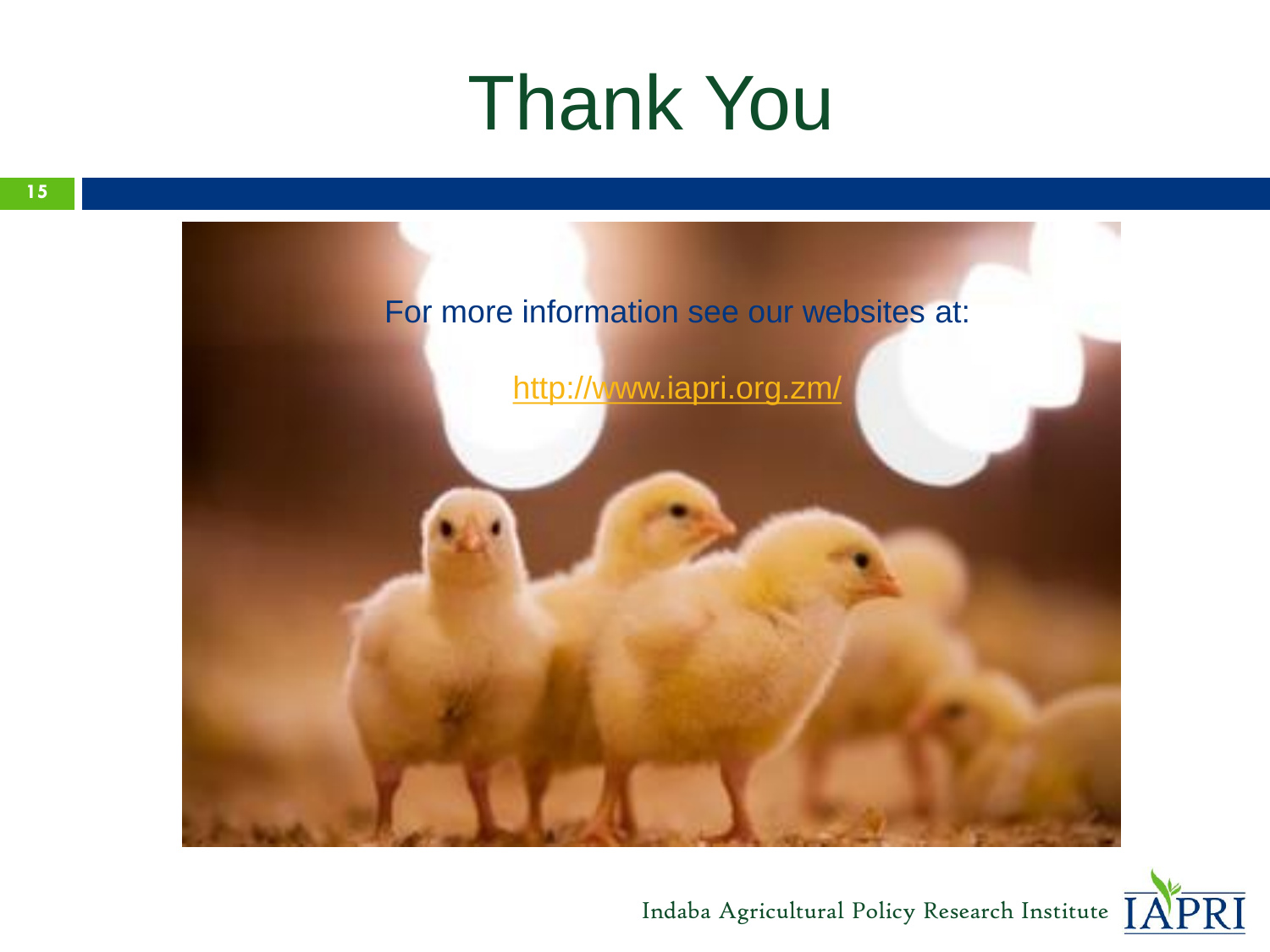**16**